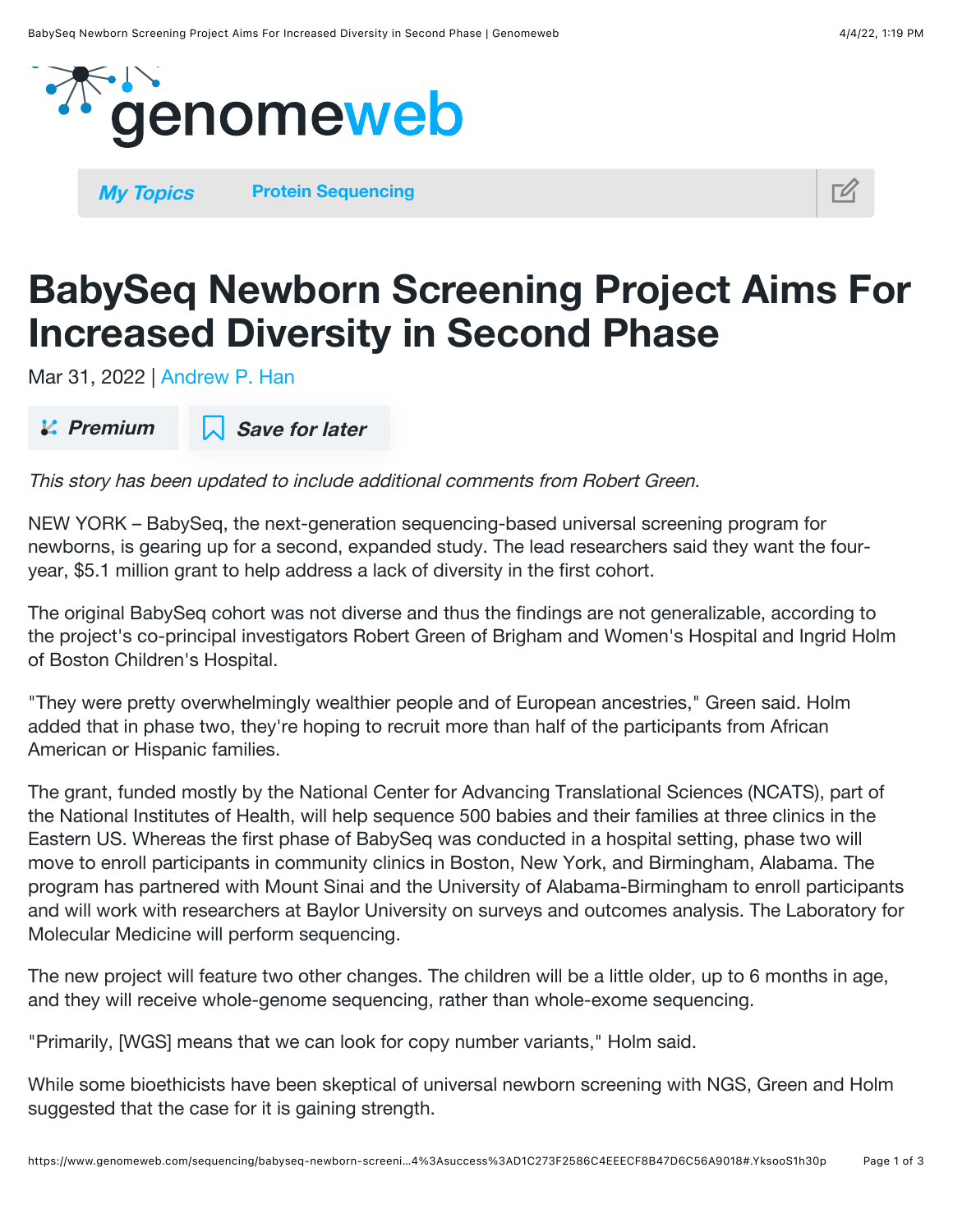"There is a whole revolution occurring in terms of gene targeted therapies," Green said, with a handful already and a hundred more in development. "These are rare diseases, most of which the risk can be detected with early sequencing."

"It's a really strong team," said Josephine Johnston, a bioethicist and director of research at the Hastings Center who was first author on a 2018 report critical of universal newborn sequencing. "If there is benefit to be had, if this project could be helpful to primary pediatric care, these people will find it because they are really enthusiastic about it and they're good researchers."

"My overall take on the first study was they had low enrollment and quite modest findings," she said. "But they still got another big grant, so they're going to try it in a different context."

Launched in 2013, BabySeq phase one wrapped up in 2019. The project produced more than 20 peerreviewed papers and the researchers felt that their randomized controlled trial helped ease fears that newborn screening would have deleterious psychological effects on parents. In a paper published in September in *[JAMA Pediatrics](https://pubmed.ncbi.nlm.nih.gov/34424265/)*, the BabySeq team suggested that there was no signal of increased anxiety or distress and no disruption in parent-child bonding, between the two arms of the study (the control group received a standard heel prick newborn screening test).

In other publications they revealed that 18 infants, or 11 percent of the sequenced newborns, harbored a variant associated with risk of a childhood-onset disorder. In some cases, these variants helped explain phenotypic observations already made. The original **BabySeq study** curated a list of approximately 1,000 disease-associated genes to return results for.

"Based on these exciting data, we wrote several follow-up grants that were not funded," Holm said. One was an application for a follow-up study, submitted to the Eunice Kennedy Shriver National Institute of Child Health and Human Development as part of an RFA. "It just wasn't innovative enough, for whatever reason," she said.

With their new funding, researchers are seeking to correct their earlier lapse by emphasizing community pediatric clinics. "This is a big issue in genomics, across every research domain and all over precision medicine," Green said. "It's partly access to care, which is exacerbated for all the reasons we're aware of: historical injustice, distrust, and failures of many research projects to make themselves culturally relevant. We are just trying our best to make sure BabySeq 2 does a better job of that."

They have also established a stakeholder board "that really represent perspectives from diverse sources that are helping with protocol design, education, and so forth," Holm said.

Moving to a community-based clinic may also help increase the participation rate, Johnston said. "BabySeq 1 did not get anything like the level of uptake that they were expecting," she said. "One of the possible explanations was because they were asking people who had just given birth. … My thought is that they're hoping they'll get much higher enrollment if they do it in a primary care context."

Using whole-genome sequencing could lead to finding more newborns with risk-associated genetic variants. "My guess is that we'll find some, but I don't think it's going to increase to 20 percent [from 11 percent]," Holm said. Many variants could be of unknown significance, which the study will not return to patients.